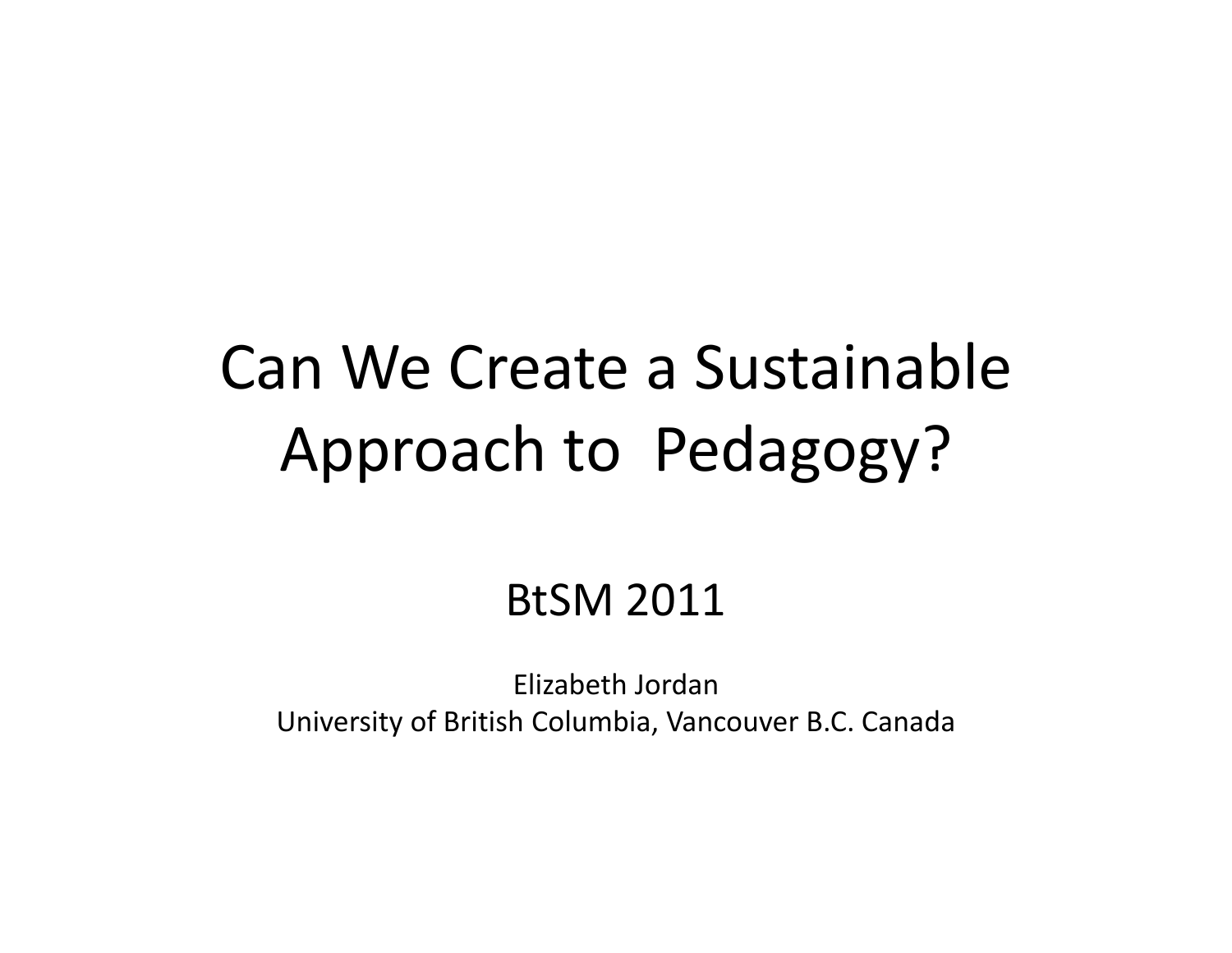#### UBC Sustainability Documents

Major Documents: 1997, 2005 Considered policy texts

"…intended to shape and guide UBC's current policy agenda and are legacies of its 1997 Sustainability Development Policy"

Timmerman & Metcalfe, 2009, p. 48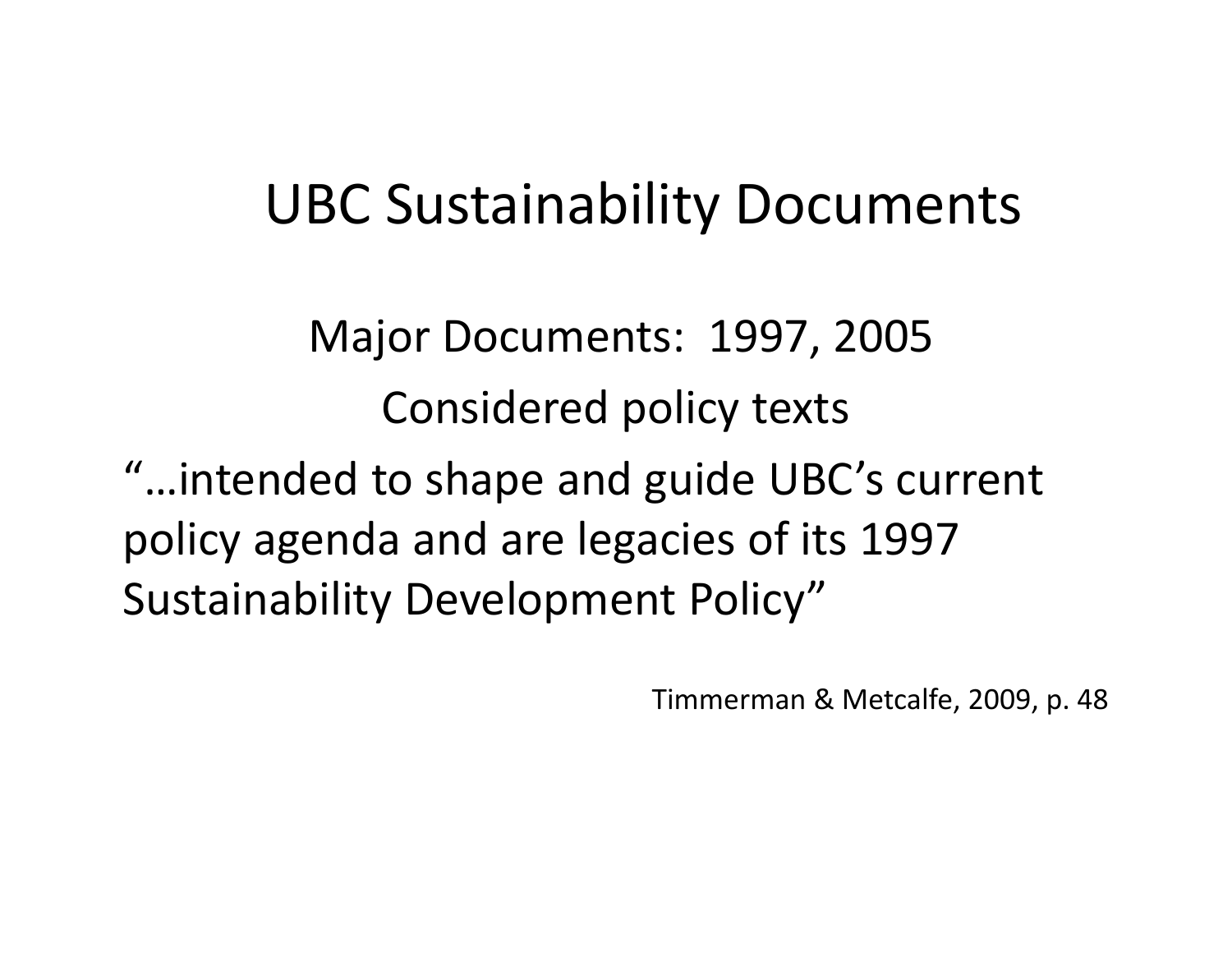#### Implementation and Transition into "Sustainable Pedagogy"

" the goals and strategies are too general and thus potentially difficult to implement: the contained language is ambiguous and terms are left undefined: both lack an explicit focus on curricula and classroom interaction" Timmerman & Metcalfe, 2009, p.59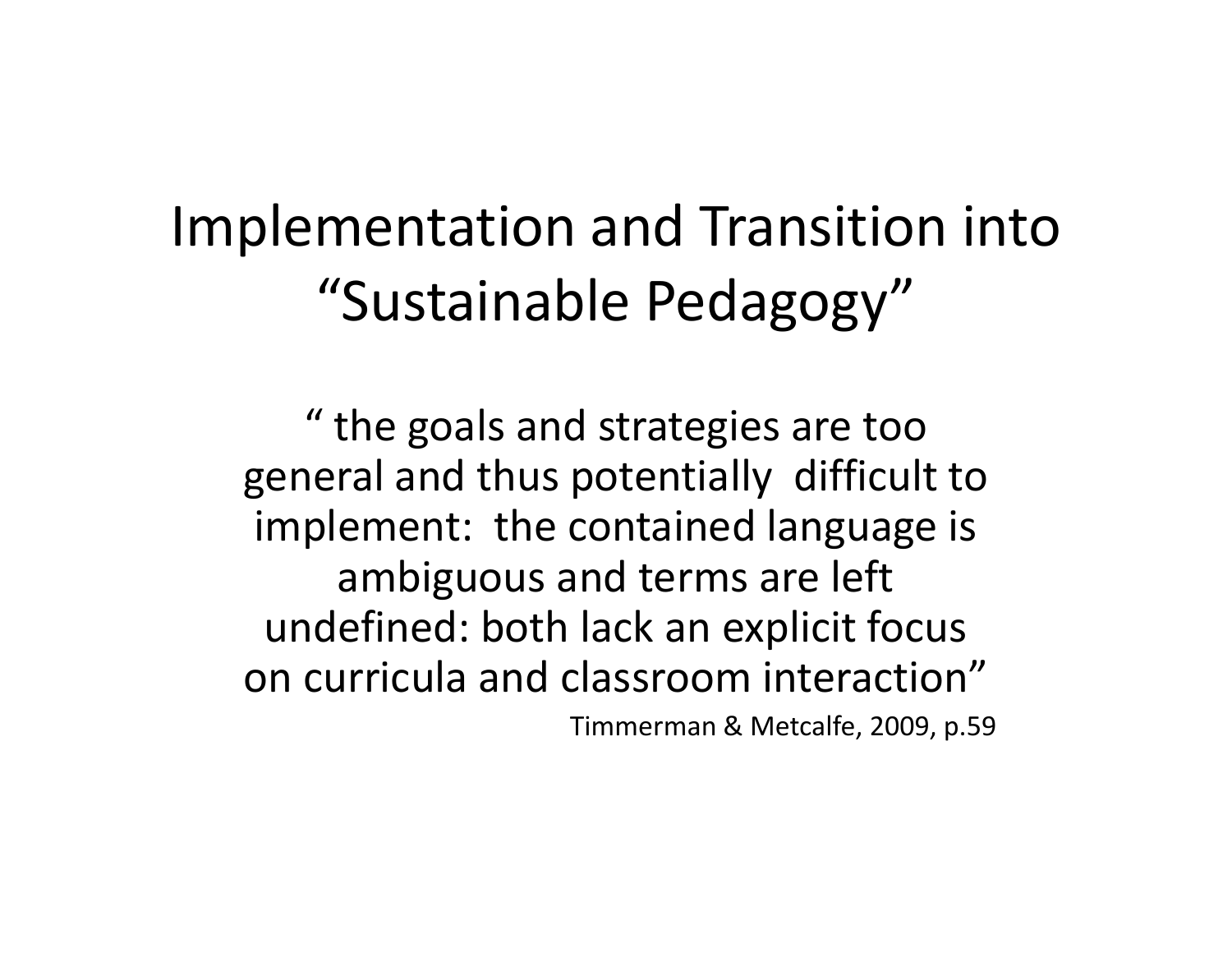## UBC Faculty of Education

Challenges given to the Faculty:

"Plan for sustainability by creating structural, predictable approaches" That"Create outstanding learning experiences "efficiently"

UBC,Office of the Dean, 2010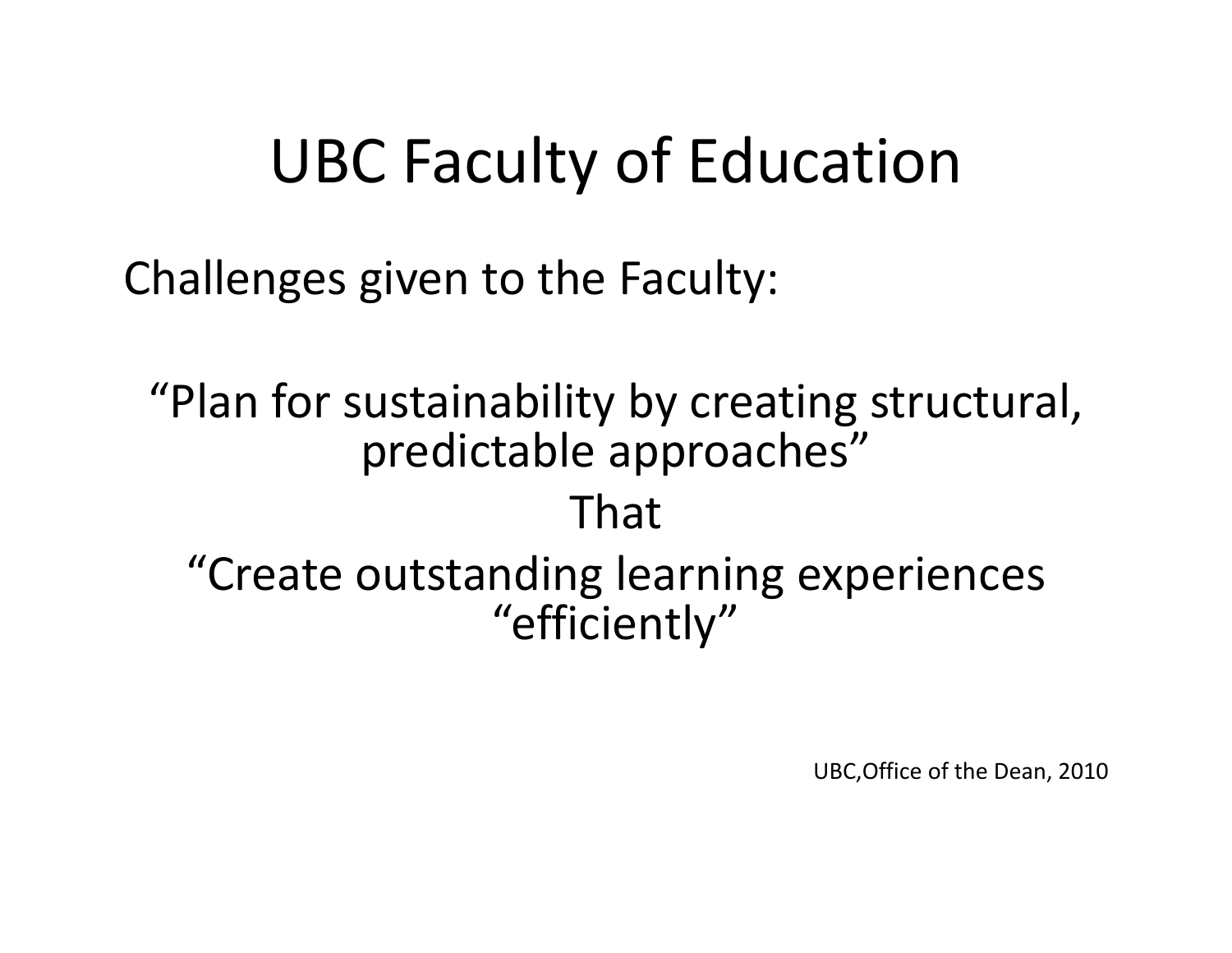#### Personal Disconnect

• Definition of "sustainability"

• Nature of the problem presented

• Cultural context of <sup>a</sup> university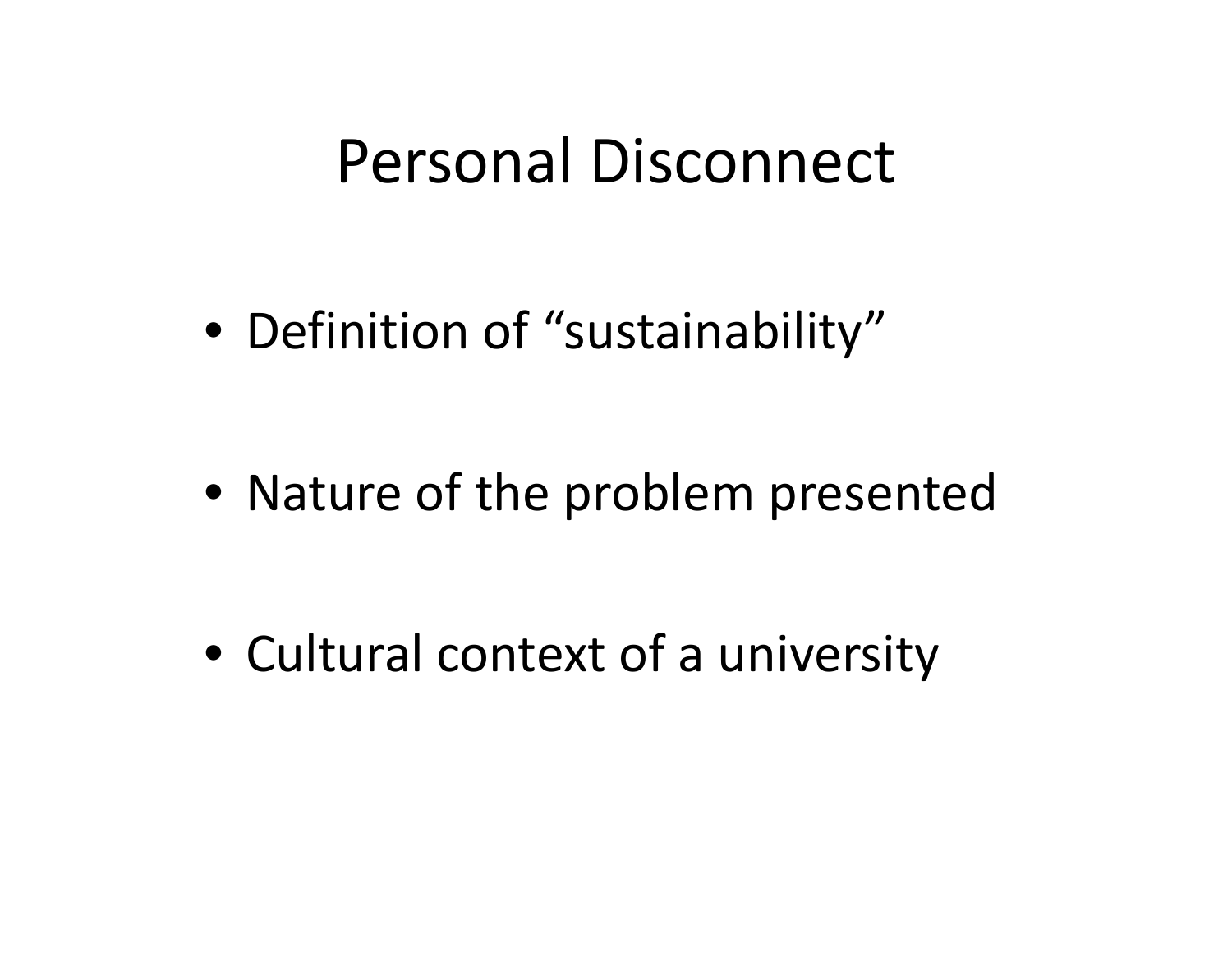#### Definition of Sustainability

"forms of progress that meet the needs of the present without compromising the ability of future generations to meet their needs"

World Commission on Environment and Development [Brundtland Commission] , 2002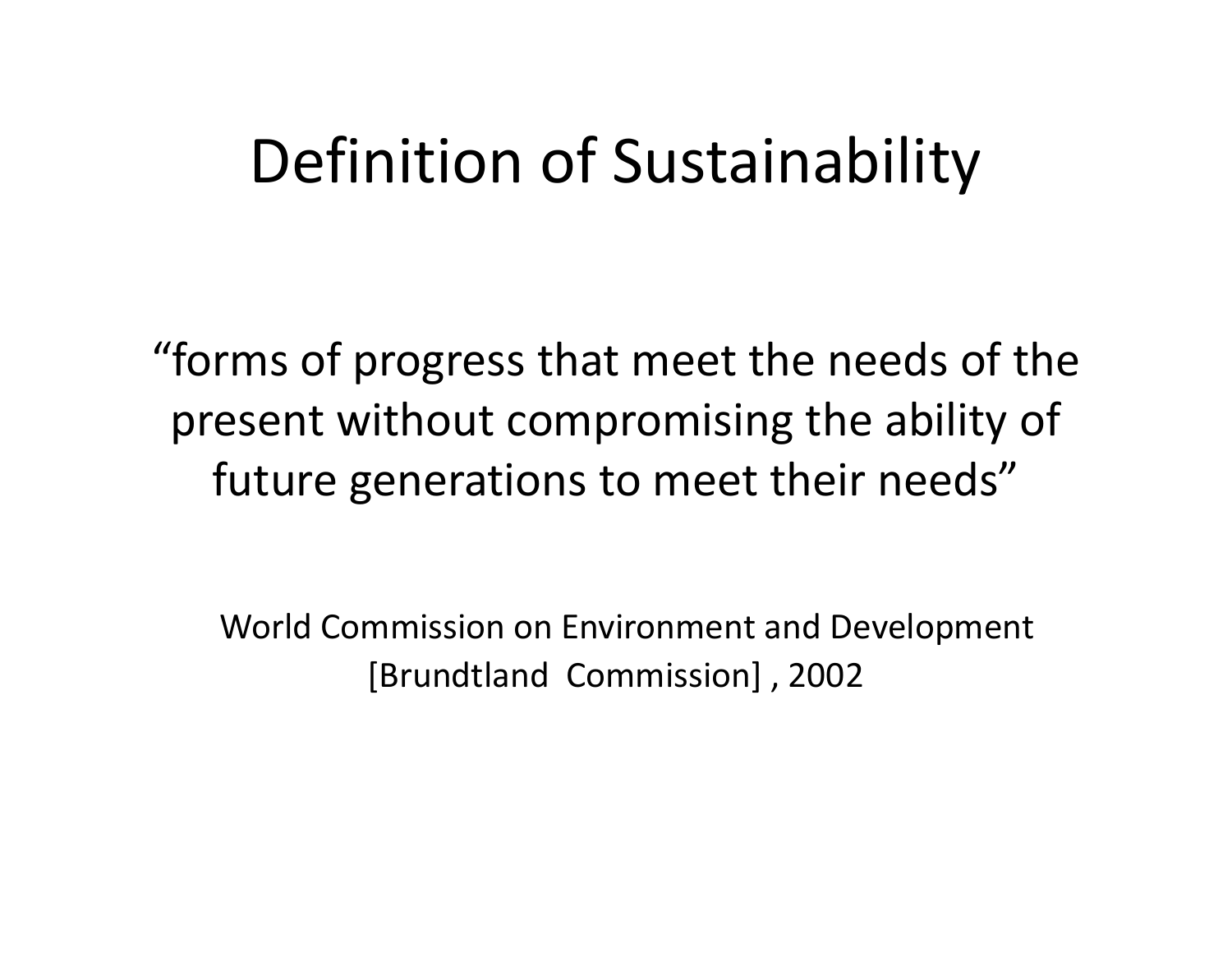#### Constitution of the Iroquois Nations #28

*In all of your deliberations in the Confederate Council, in your efforts at law making, in all your official acts, self interest shall be cast into oblivion. Cast not over your shoulder behind you the warnings of the nephews and nieces should they chide you for any error or wrong you may do, but return to the way of the Great Law which is just and right. Look and listen for the welfare of the whole people and have always in view not only the present but also the coming generations, even those whose faces are yet beneath the surface of the ground –the unborn of the future Nation.*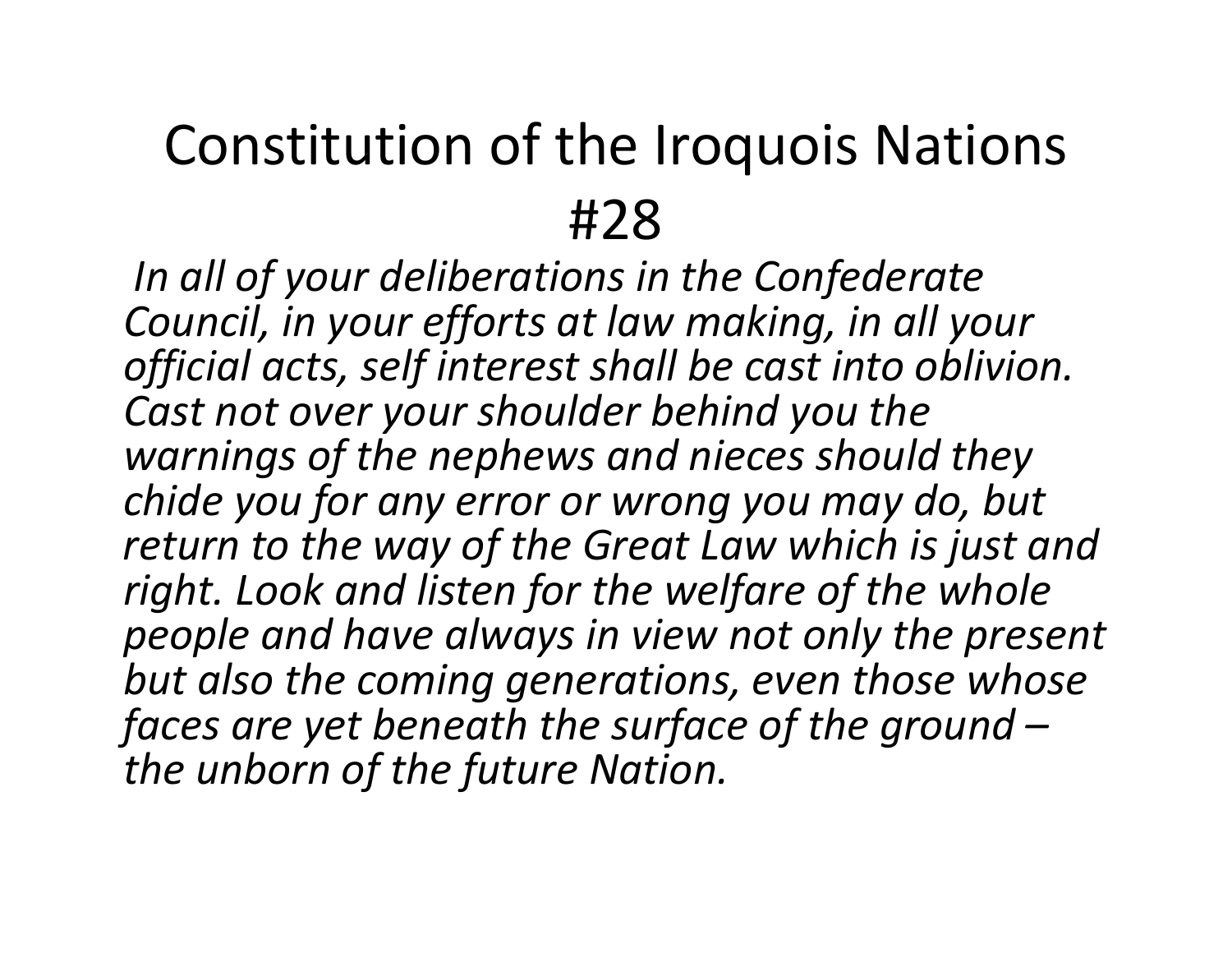#### Summary

"In every deliberation, we must consider the impact on the seventh generation... even if it requires having skin as thick as the bark of <sup>a</sup> pine."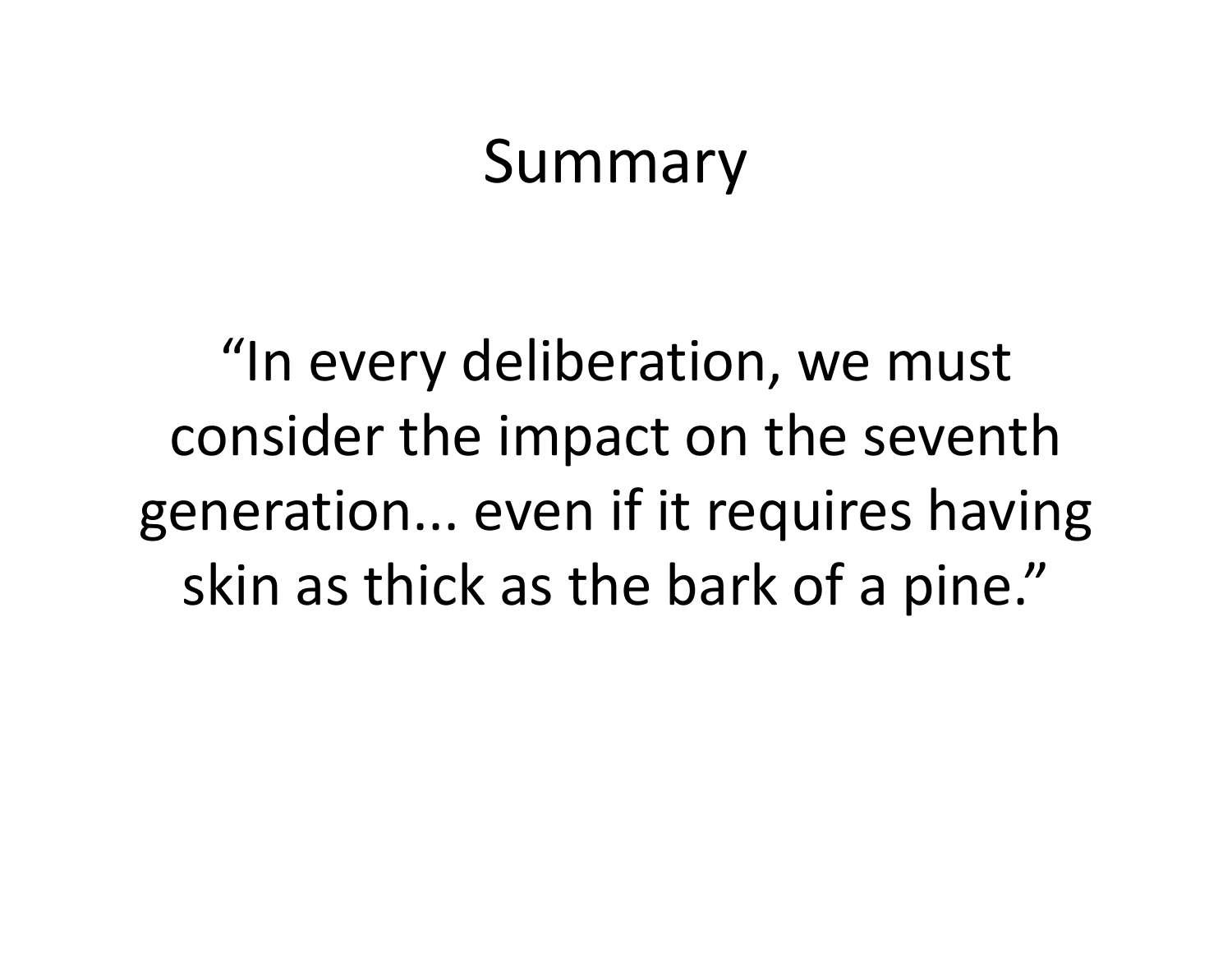#### Nature of the Problem Presented

• Ill‐structured

"Plan for sustainability by creating structural, predictable approaches" That"Create outstanding learning experiences "efficiently"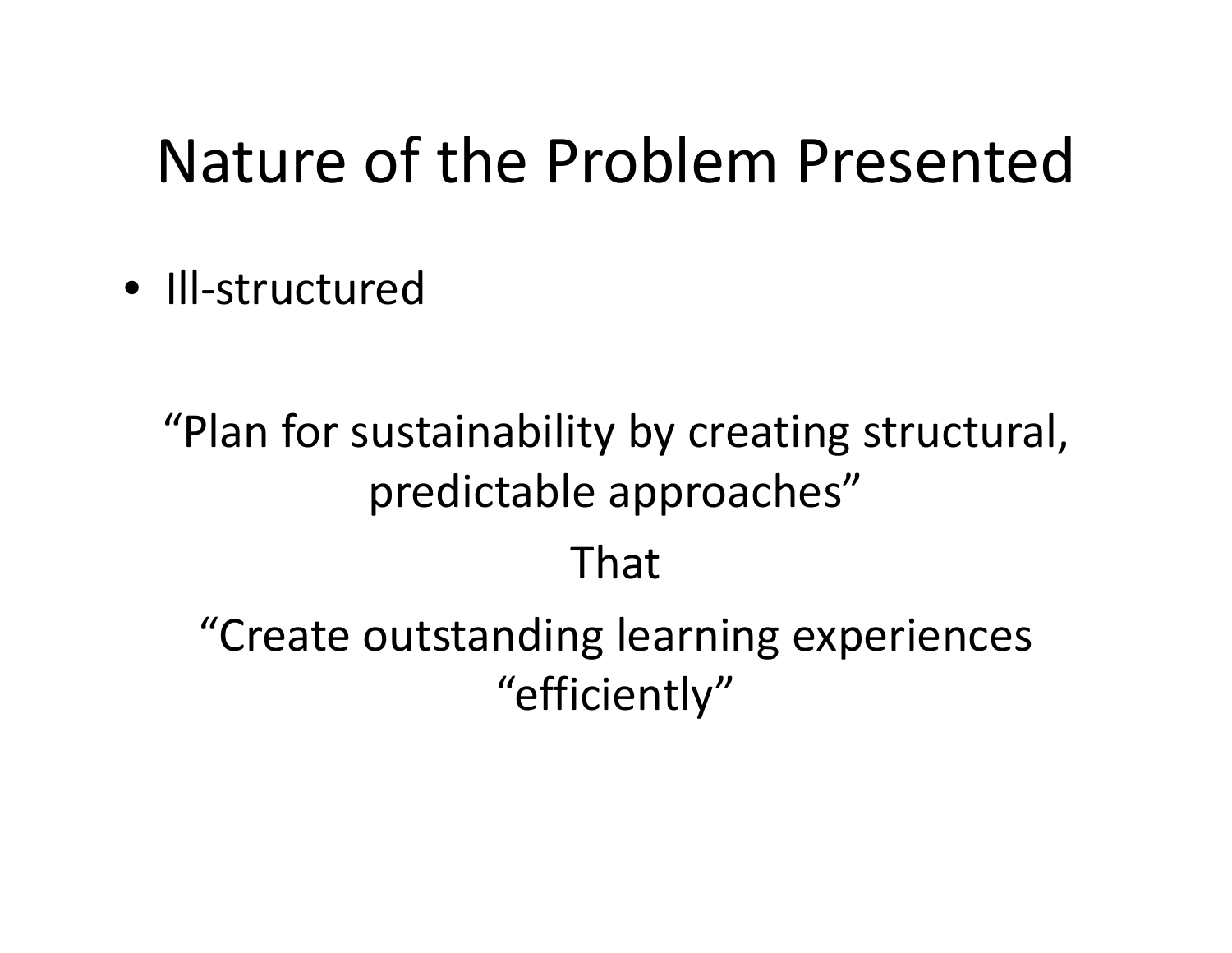#### Nature of the Problem Presented

• Deals with People and Social Policies "Social problem are never solved. At best they are only re‐solved – over and over again''

Rittle & Webber, 1973, p.160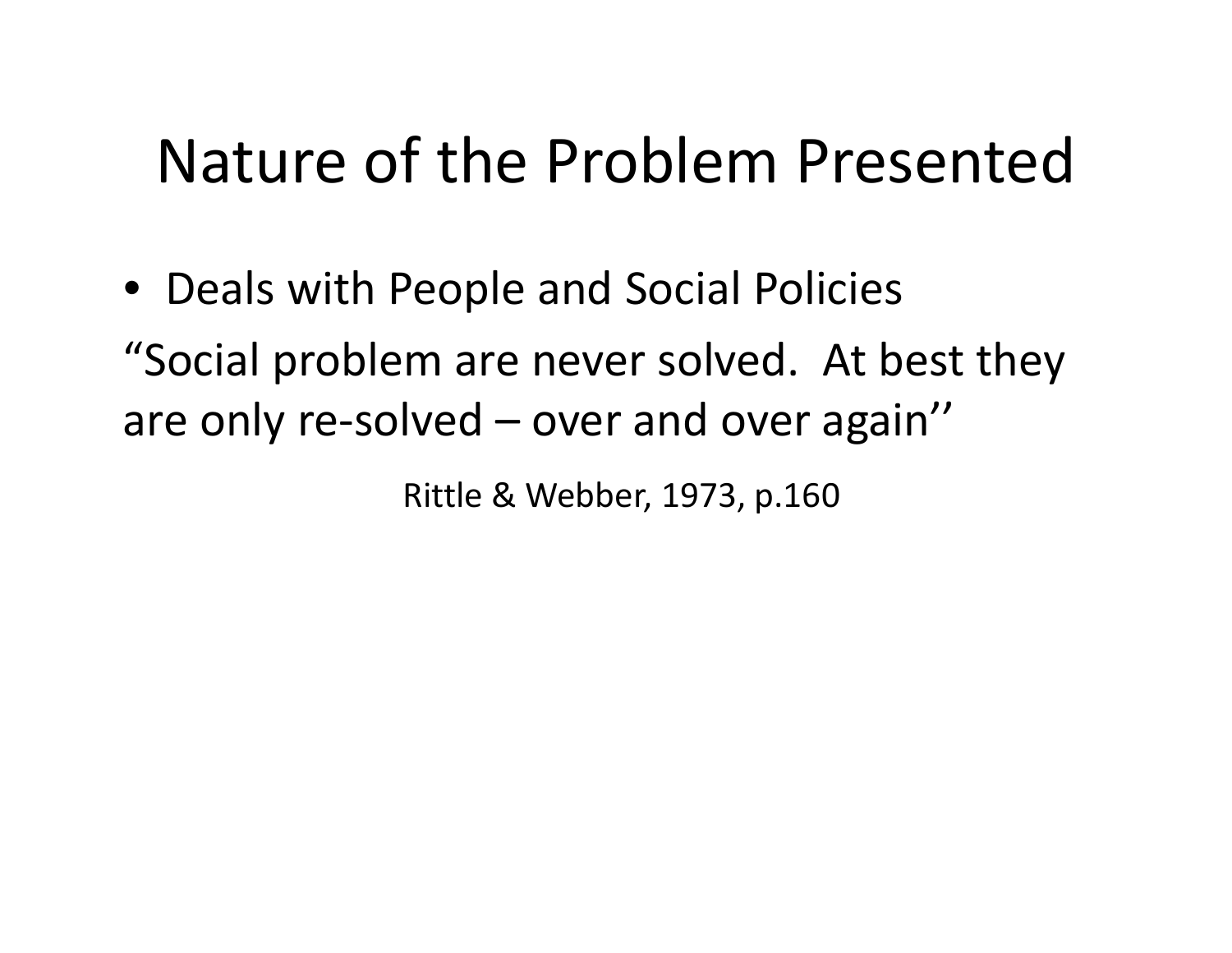## Wicked Problems

Wicked problems often crop up when organizations have to face constant change or unprecedented challenges. They occur in <sup>a</sup> social context, the greater the disagreement among stakeholders, the more wicked the problem. In fact, it's the social complexity of wicked problems as much as their technical difficulties that make them tough to manage.

Camillus, 2008, p.100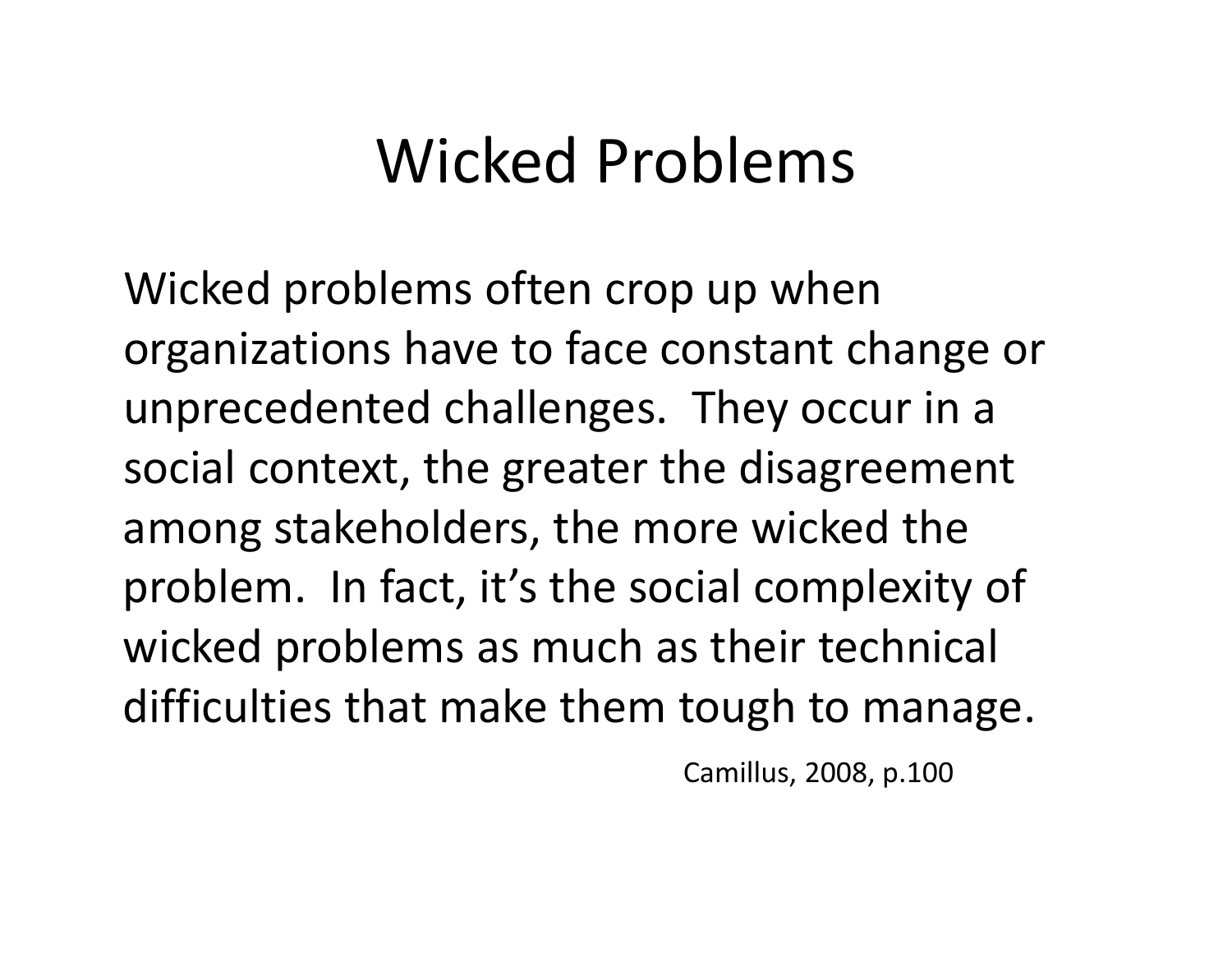## Cultural Context of <sup>a</sup> University

- Strict business model
- Bureaucratic structure
- Generally <sup>a</sup> "top down" approach to policy
- Fairly rigid reward structure
- Response from an Associate Dean when shown the ten traits for wicked problems: "oh yes – exactly. This really fits…but the plan needs to be in place by June."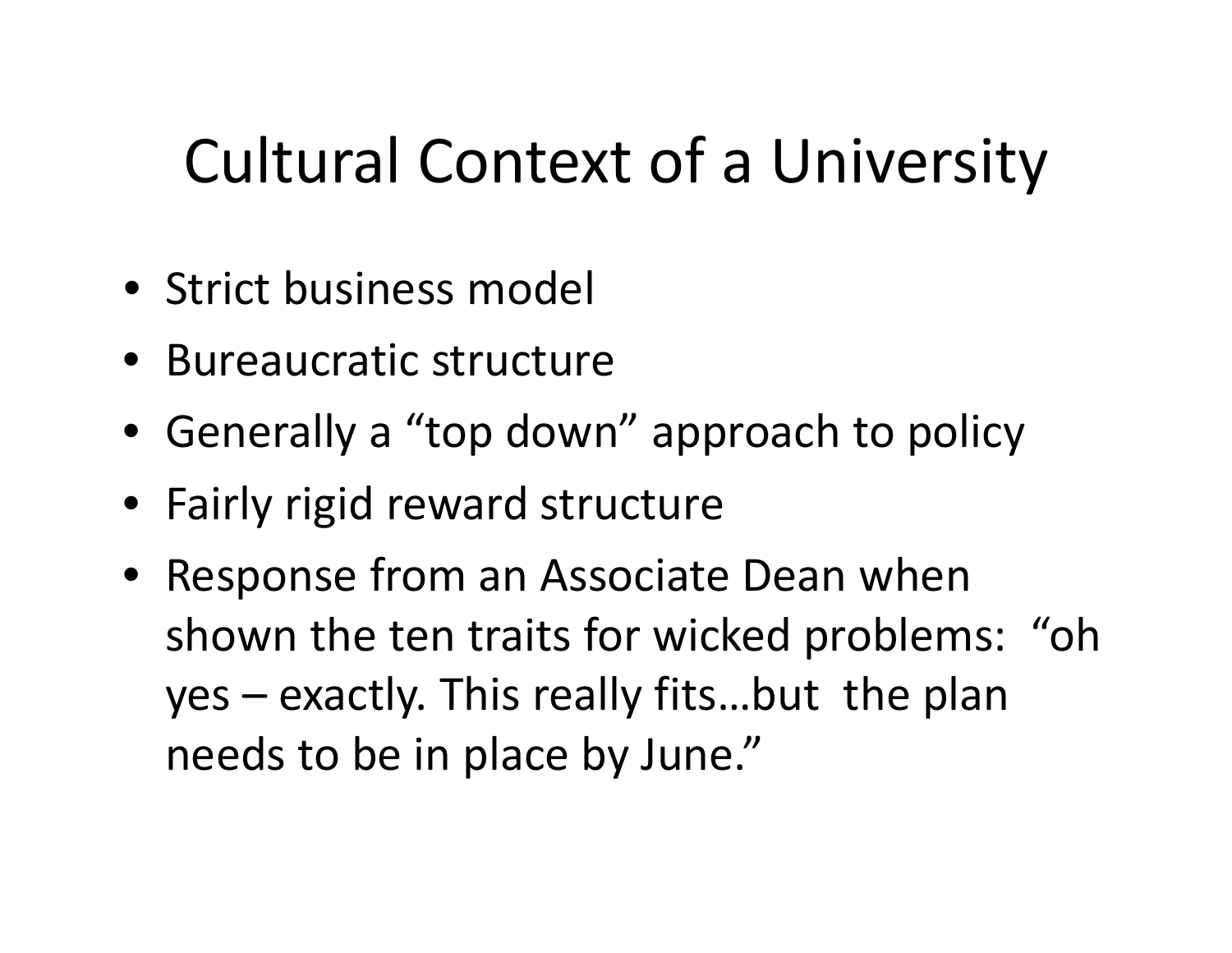# Ten Traits for Wicked Problems

- 1. There is no definite formulation of <sup>a</sup> wicked problem.
- 2. Wicked problems have no stopping rules.
- 3. Solutions to wicked problems are not true or false, but better or worse.
- 4. There is no immediate or ultimate test of <sup>a</sup> solution to <sup>a</sup> wicked problem.
- 5. Every solution to <sup>a</sup> wicked problem is <sup>a</sup> "one shot operation" because there is no opportunity to learn by trial and error.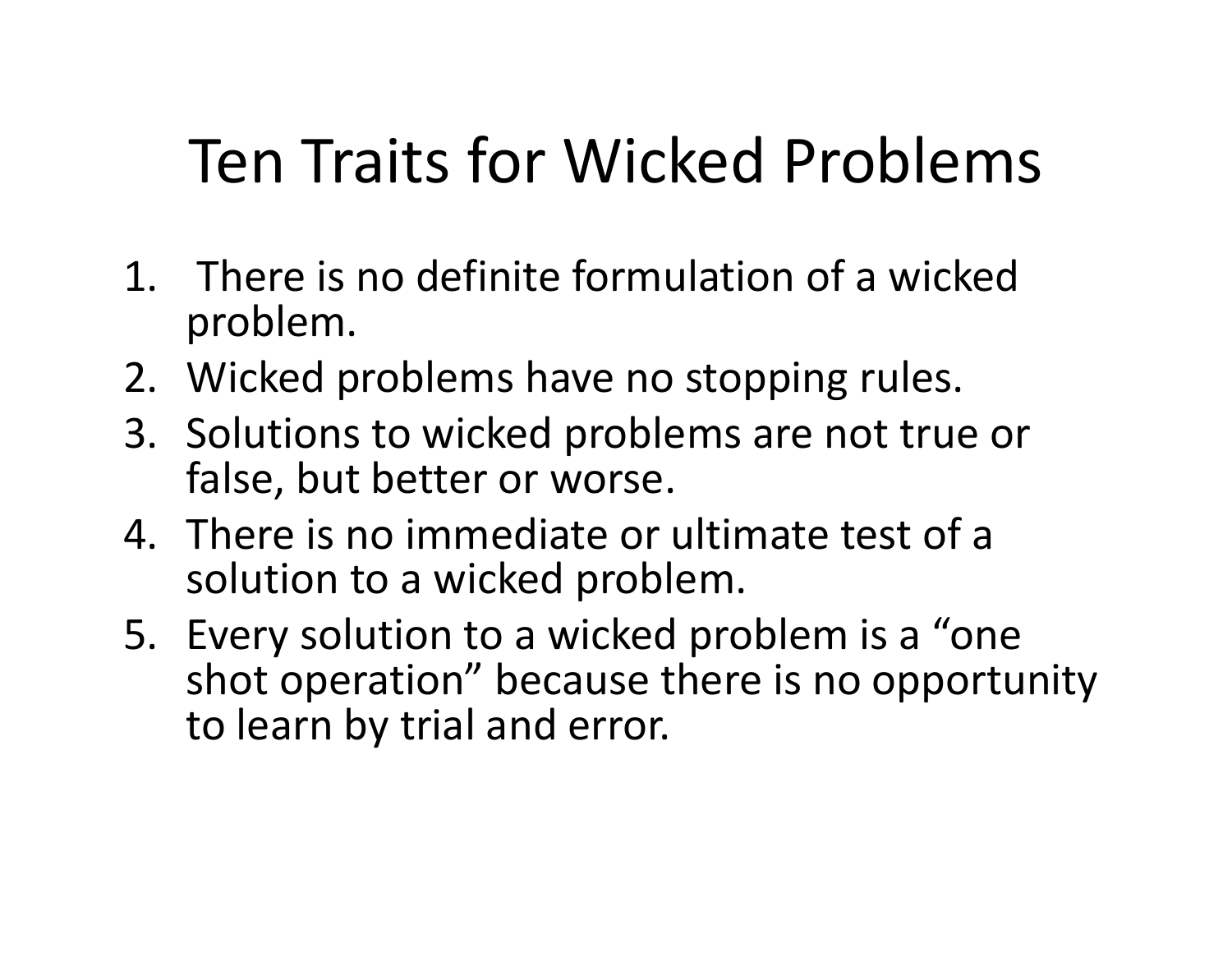# From Rittel & Webber (1973)

- 6. Wicked problems do not have an exhaustively describable set of potential solutions.
- 7. Every wicked problem is unique.
- 8. Every wicked problem can be considered to be <sup>a</sup> symptom of another wicked problem.
- 9. The causes of <sup>a</sup> wicked problem can be explained in numerous ways.
- 10. With wicked problems, the planer has no right to be wrong.